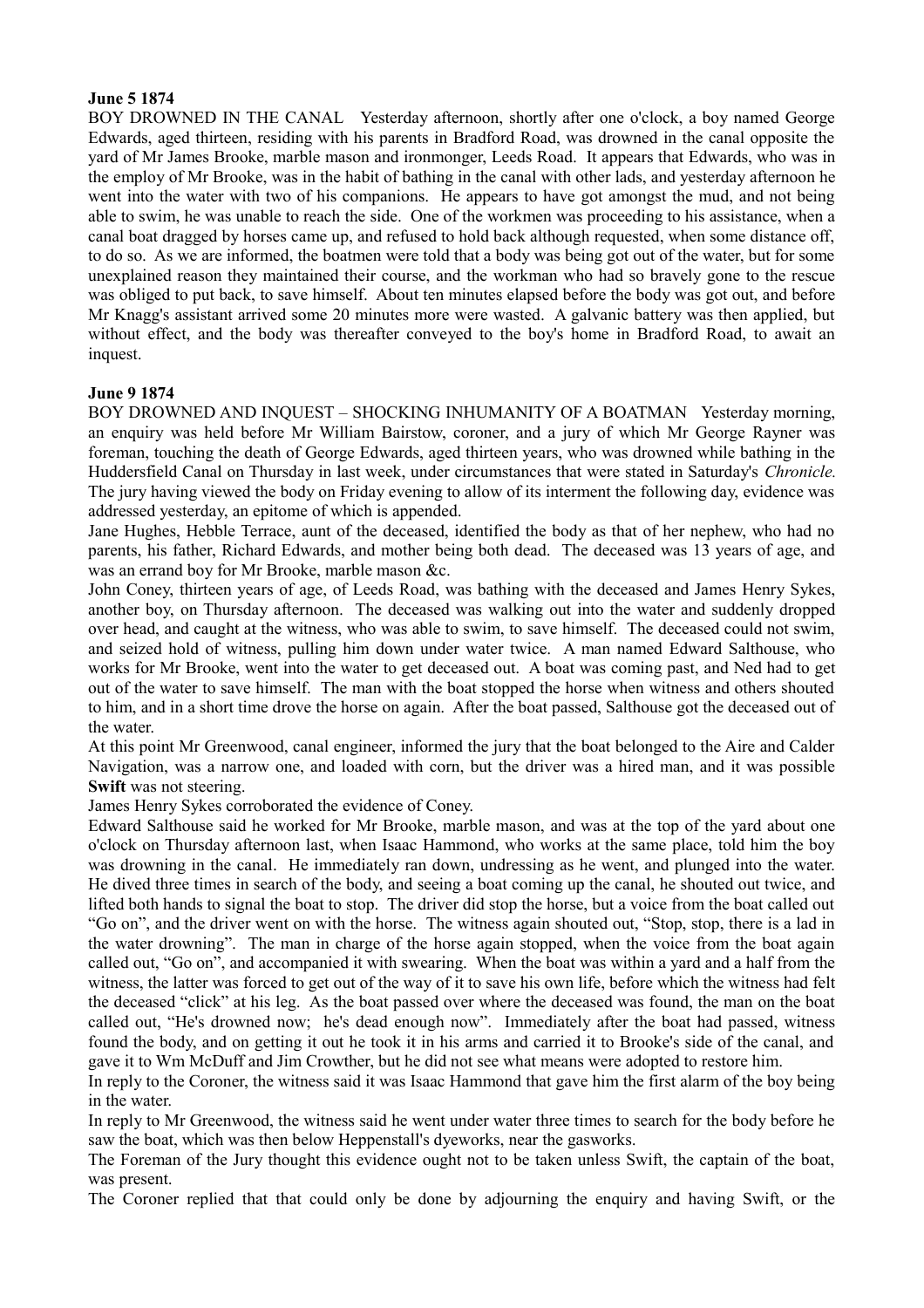steersman, present.

Mr Greenwood, in reply to the Coroner, said the name of the man that was steering could be ascertained by writing to the agent at Wakefield, Mr G B Atkinson, Aire and Calder Navigation.

The Witness continued : When he first saw the boat, he shouted out at the top of his voice, "Stop, stop, there's a lad in the water, drowning". The boat was then 100 yards off, and could easily have been stopped. Although the horse stopped twice, the boat never stopped at all, and it could have been brought to a stand in 30 yards. The witness could wade the canal at any part near that place. Witness believed the deceased was not dead when he was got out of the water.

William McDuff said he saw the last witness go into the water. He took the body from him after he had found it in the water. He believed the lad was alive at the time, because he noticed the hands of the deceased move. The witness held the deceased up by the heels while other persons rubbed the body down, and did all they could to bring the lad round. Both water and dirt flowed from the deceased's mouth. Brandy was given to the deceased, but he could not swallow it. A doctor was sent for about a quarter of an hour afterwards, but the boy was then dead. Several persons were on the canal bank, and shouted to a boat which was coming up the canal to stop, as a lad was drowning. The boat was then 100 yards below the place, but did not stop. The witness Salthouse called to the boat to stop twice, but the man on the boat took no notice of it. The man with the horse stopped twice, when the man who was steering cried out, "Go on". When the boat was passing over the place where the body was found, the steersman remarked, "He's drowned enough, he's dead enough now". If the boat had stopped when first called to, the witness had no doubt but that the lad would have been living now. Between the time of hailing the boat and the body being got out, two or three minutes had elapsed. Witness saw the deceased move his hands. Witness further believed that if proper appliances and assistance had been at hand when the lad was got out of the water, life would have been saved.

Mr Beevers, also in the employ of Mr Brooke, corroborated the foregoing evidence, and in reply to the foreman and jury stated that the boy Edwards and others were constantly in the habit of bathing in the canal, and had done so every day that week up to Thursday, notwithstanding the constant caution given to them not to do so. On Wednesday, the day before the accident, the boys were driven out of the water by the workmen at Mr Brookes's. He believed that but for the boat proceeding as it did, the lad would have been at his work that day (Monday).

The witness Salthouse was recalled, and reiterated his former statement, explaining that what he meant by diving was that he went under water with his head, and the lad was only a few yards from where he had "clicked" as his (Salthouse's) leg, before the passing of the boat over where the body was found.

A short conversation here ensued among the jury as to the necessity of having the captain of the boat present before any censure was passed upon him, at the conclusion of which the foreman enquired if there was anything so far that would criminally affect the captain of the boat.

The Coroner : Not at all. However inhuman the man may have acted, there was no criminality about it. The jury would have to be satisfied that this boatman had, by his "gross negligence" been guilty of the boy's death, and that there was sufficient and fair evidence to warrant a verdict of manslaughter. For his own part, taking all the circumstances into consideration, and putting the most stringent points in the case, if they brought in a verdict of manslaughter it would break down at the assizes.

The room was then cleared, and the jury, after deliberating for 20 minutes, the coroner was readmitted into the room, when he found that the jury considered they would not be doing their duty if the enquiry was now closed, and that it would be more satisfactory to them if the steersman of the boat were present to hear any remarks that might be made about his want of humanity. The enquiry was then adjourned till Monday afternoon next, at five o'clock.

## **June 16 1874**

ALLEGED INHUMAN CONDUCT OF A BOATMAN Last night, the adjourned inquest was held at the Fitzwilliam Hotel, touching the death of George Edwards, a boy 13 years of age, who resided with his uncle and aunt in Edwards Buildings, Bradford Road, who met his death by drowning in the canal, near the gasworks, under circumstances detailed in last week's Chronicle.

Mr William Barstow, Coroner, presided, and Mr George Rayner was Foreman of the Jury. The first witness called was:

Isaac Hammond, Marble Mason, in the employ of Mr Brooks. After partaking of dinner on the day of the accident, he heard that a boy was in the water and went and told Salthouse of it, who stripped and went into the water for the deceased, but he did not see him in the water, as he stopped at the top of the yard and shut the gates to prevent the public rushing down the yard.

Hiram Ellam, aged 16 years, employed at Brook's, stated that he saw the deceased in the water, and, after